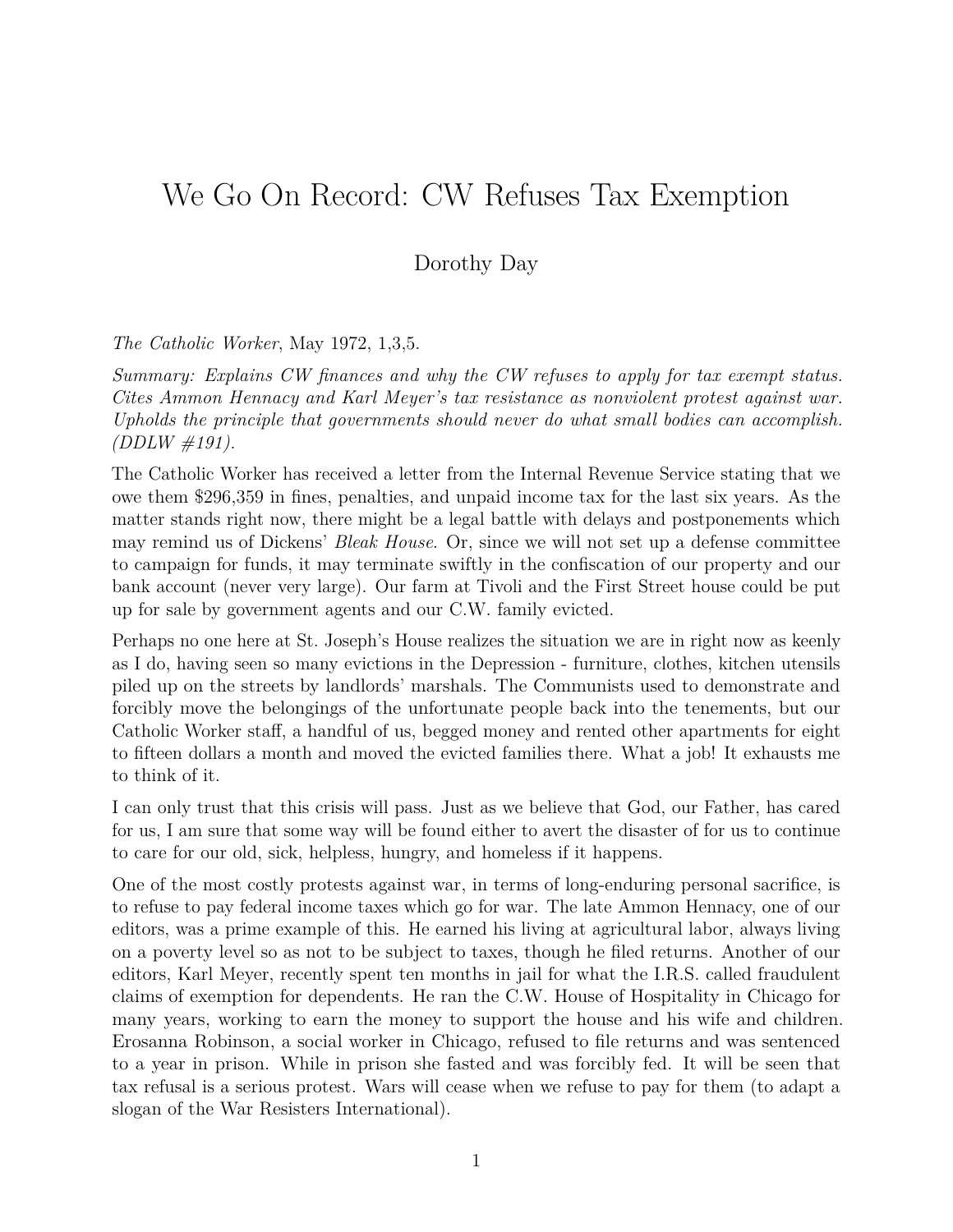The C.W. has never paid salaries. Everyone gets board, room, and clothes (tuition, recreation included, as the C.W. is in a way a school of living). So we do not need to pay federal income taxes. Of course, there are hidden taxes we all pay. Nothing is ever clear-cut or well defined. We protest in any way we can, according to our responsibilities and temperaments.

(I remember Ammon, a most consistent, brave, and responsible person, saying to one young man, "For the love of the Lord, get a job and quit worrying about taxes. You need to learn how to earn your own living. That is most important for you."

We have to accept with humility the fact that we cannot share the destitution of those around us, and that our protests are incomplete. Perhaps the most complete protest is to be in jail, to accept jail, never to give bail or defend ourselves.

In the fifties, Ammon, Charles McCormack (our business manager at the C.W.), and I were summoned to the offices of the I.R.S. in New York to answer questions (under oath) as to our finances. I remember I was asked what happened to the royalties from my books, money from speaking engagements, etc. I could only report that such monies received were deposited in the C.W. account. As for clothes, we wore what came in; my sister was generous to me shoes, for instance.

Our accounts are kept in this way: Contributions, donations, subscriptions that come in daily are entered in one book. The large checkbook tells of bills paid, of disbursements. Since we send out an appeal once or twice a year, we have to file with our state capital, pay a small fee, and give an account of monies received and how they were spent. We always comply with this state regulation because it is local - regional. We know such a requirement is to protect the public from fraudulent appeals and we feel our lives are open books - our work is obvious. And of course our pacifism has always been obvious - a great deal of nonviolence to be worked toward.

Christ commanded His followers to perform what Christians have come to call the Works of Mercy: feeding the hungry, giving drink to the thirsty, clothing the naked, sheltering the harborless, visiting the sick and prisoner, and burying the dead. Surely a simple program for direct action, and one enjoined on all of us. Not just for impersonal "poverty programs," government-funded agencies, but help given from the heart at a personal sacrifice. And how opposite a program this is to the works of war which starve people by embargoes, lay waste the land, destroy homes, wipe out populations, mutilate and condemn millions more to confinement in hospitals and prisons.

On another level there is a principle laid down, much in line with common sense and with the original American ideal, that governments should never do what small bodies can accomplish: unions, credit unions, cooperatives, St. Vincent de Paul Societies. Peter Maurin's anarchism was on one level based on this principle of subsidiarity, and on a higher level on that scene at the Last Supper where Christ washed the feet of His Apostles. He came to serve, to show the new Way, the way of the powerless. In the face of Empire, the Way of Love.

And here in small groups we are trying to talk of these things in the midst of the most powerful country in the world, during wartime, with the imminent threat of being crushed by this government, all because of principle, a principle so small and so important! It is not only that we must follow our conscience in opposing the government in war. We believe also